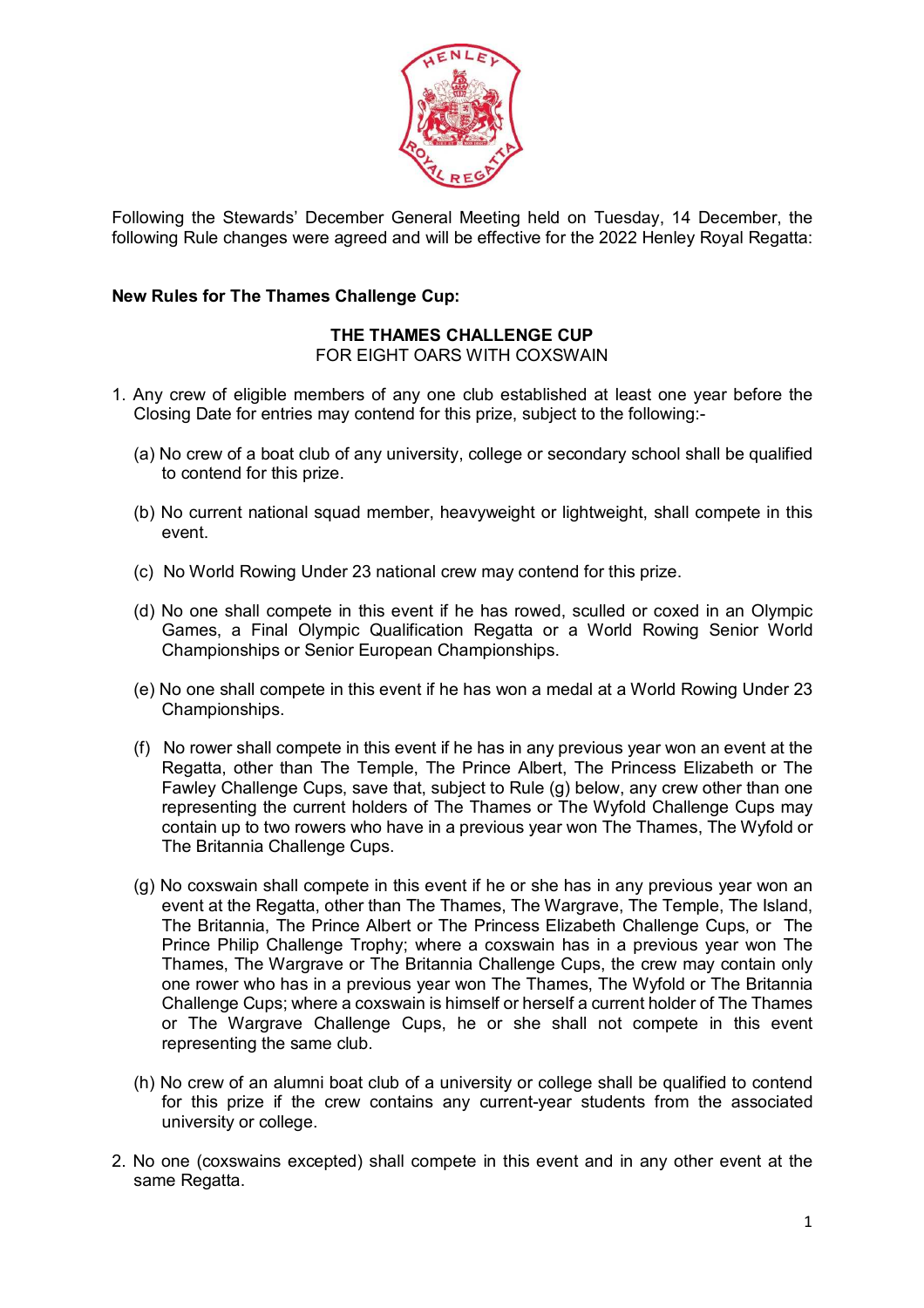## **New Rules for The Wyfold Challenge Cup:**

#### **THE WYFOLD CHALLENGE CUP**  FOR FOUR OARS

- 1. Any crew of eligible members of any one club established at least one year before the Closing Date for entries may contend for this prize, subject to the following:-
	- (a) No crew of a boat club of any university, college or secondary school shall be qualified to contend for this prize.
	- (b) No current national squad member, heavyweight or lightweight, shall compete in this event.
	- (c) No World Rowing Under 23 national crew may contend for this prize.
	- (d) No one shall compete in this event if he has rowed or sculled in an Olympic Games, a Final Olympic Qualification Regatta or a World Rowing Senior World Championships or Senior European Championships.
	- (e) No one shall compete in this event if he has won a medal at a World Rowing Under 23 Championships.
	- (f) No one shall compete in this event if he has previously won an event at the Regatta, other than The Temple, The Prince Albert, The Princess Elizabeth or The Fawley Challenge Cups, save that any crew other than one representing the current holders of The Thames or The Wyfold Challenge Cups may contain up to one member who has previously won The Thames, The Wyfold or The Britannia Challenge Cups.
	- (g) No crew of an alumni boat club of a university or college shall be qualified to contend for this prize if the crew contains any current-year students from the associated university or college.
- 2. No one shall compete in this event and in any other event at the same Regatta.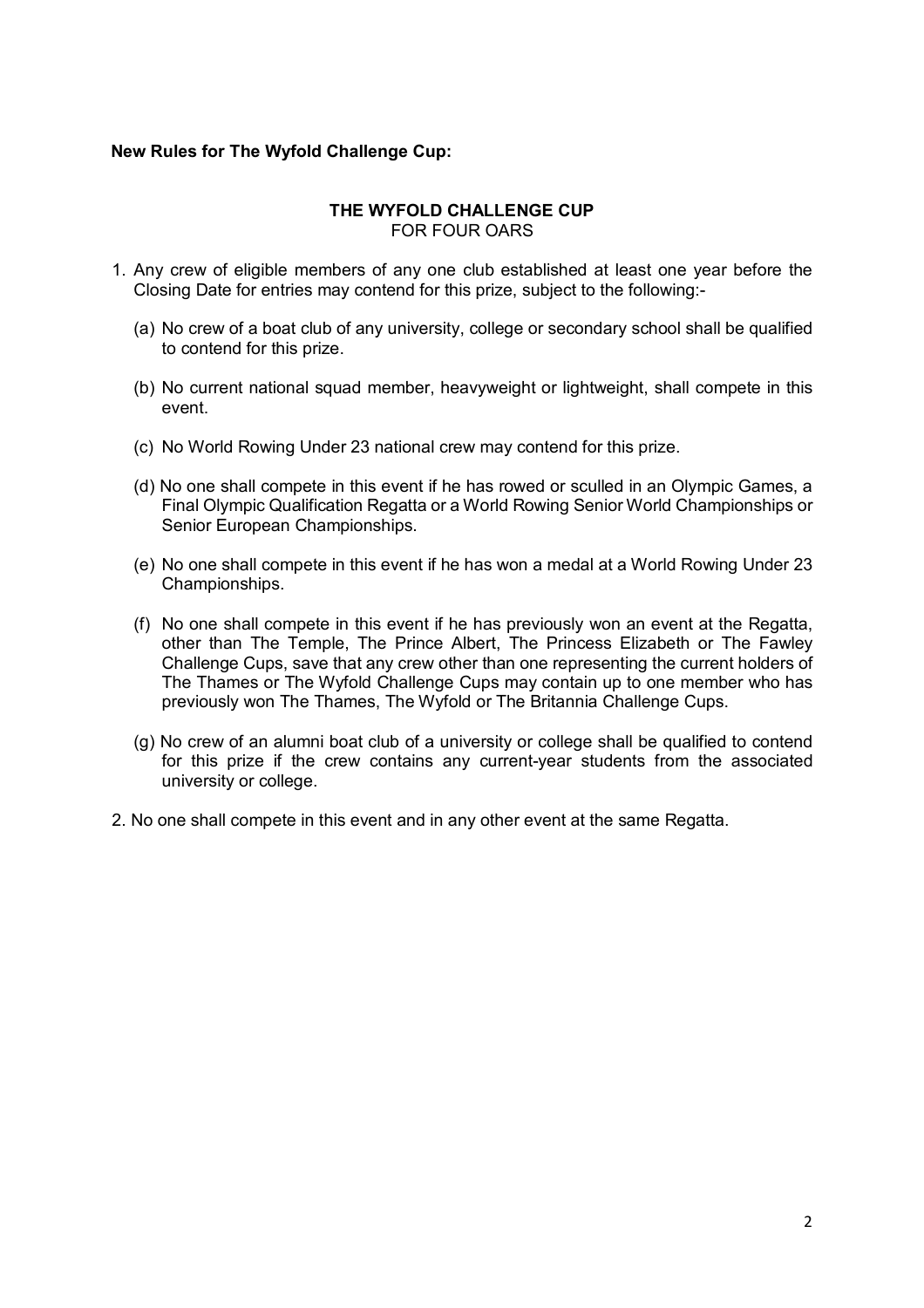#### **New Rules for The Britannia Challenge Cup:**

#### **THE BRITANNIA CHALLENGE CUP** FOR FOUR OARS WITH COXSWAIN

- 1. Any crew of eligible members of any one club established at least one year before the Closing Date for entries may contend for this prize, subject to the following:-
	- (a) No crew of a boat club of any university, college or secondary school shall be qualified to contend for this prize.
	- (b) No current national squad member, heavyweight or lightweight, shall compete in this event.
	- (c) No World Rowing Under 23 national crew may contend for this prize.
	- (d) No one shall compete in this event if he has rowed, sculled or coxed in an Olympic Games, a Final Olympic Qualification Regatta or a World Rowing Senior World Championships or Senior European Championships or Under 23 Championships.
	- (e) No one shall compete in this event if he is a "Blue" or has rowed or coxed in an analogous crew, including, for example, in the United States of America, Heavyweight Varsity crews competing in the Eastern Sprints or in the Pac-12 Championships.
	- (f) No rower shall compete in this event if he has in any previous year won an event at the Regatta, other than The Temple, The Prince Albert, The Princess Elizabeth or The Fawley Challenge Cups.
	- (g) No coxswain shall compete in this event if he or she has in any previous year won an event at the Regatta, other than The Temple, The Island, The Prince Albert or The Princess Elizabeth Challenge Cups, or The Prince Philip Challenge Trophy.
	- (h) No crew of an alumni boat club of a university or college shall be qualified to contend for this prize if the crew contains any current-year students from the associated university or college.
- 2. No one (coxswains excepted) shall compete in this event and in any other event at the same Regatta.